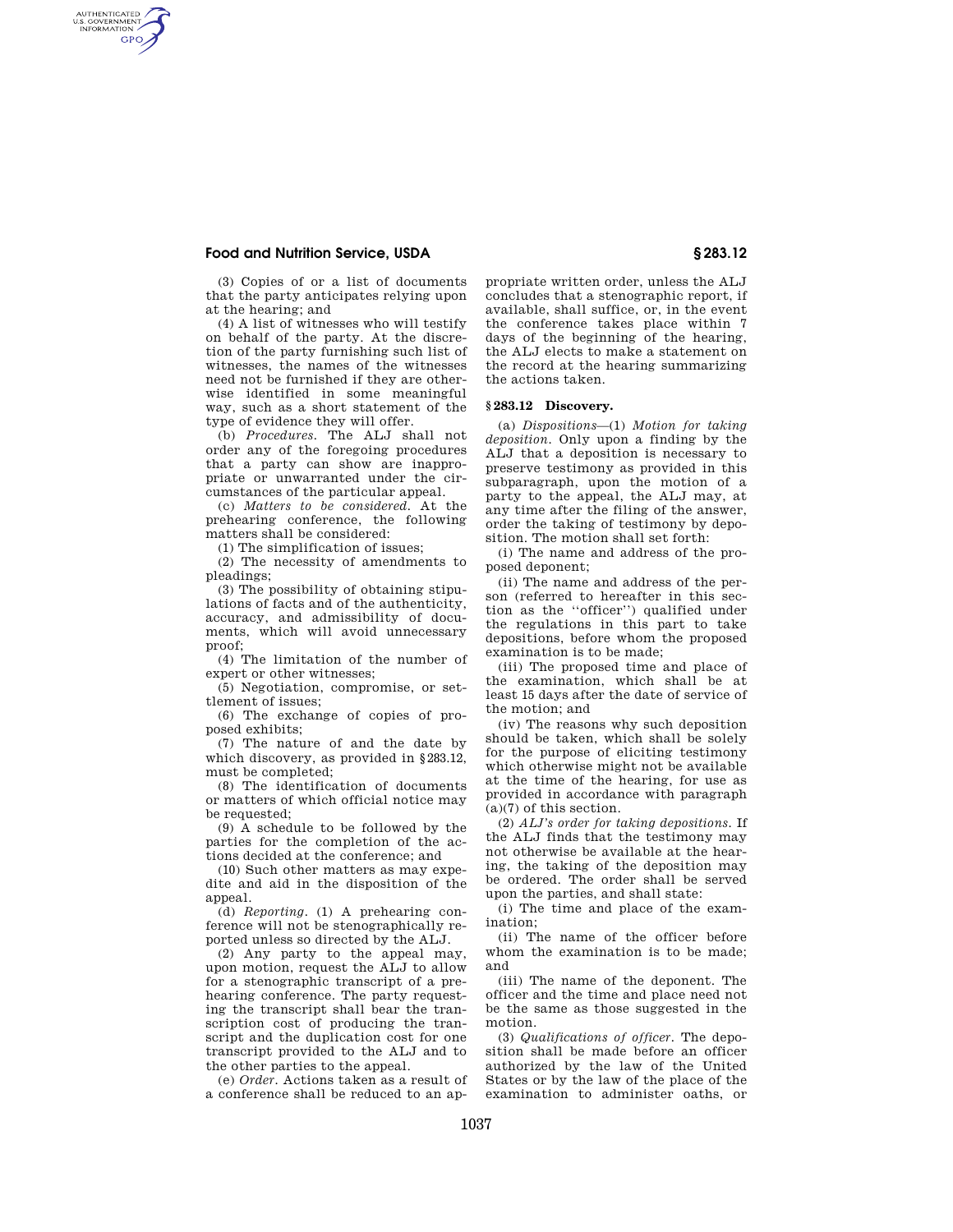before an officer authorized by the Secretary to administer oaths.

(4) *Procedure on examination.* (i) The deponent shall be examined under oath or affirmation and shall be subject to cross-examination. Objections to questions or documents shall be in the short form, stating the grounds of objections relied upon. The questions propounded, together with all objections made (but not including argument or debate), shall be recorded verbatim. In lieu of oral examination, parties may transmit written questions to the officer prior to the examination and the officer shall propound such questions to the deponent.

(ii) The party taking the deposition shall arrange for the examination of the witness either by oral examination, or by written questions upon agreement of the parties or as directed by the ALJ. If the examination is conducted by means of written questions, copies of the questions shall be served upon the other party to the appeal and filed with the officer at least 10 days prior to the date set for the examination unless otherwise agreed, and the other party may serve cross questions and file them with the officer at any time prior to the time of the examination.

(iii) The parties may stipulate in writing or the ALJ may upon motion order that a deposition be taken by telephone. A deposition taken by telephone is to be taken at the place where the deponent is to answer questions propounded to the deponent.

(iv) The parties may stipulate in writing or the ALJ may upon motion order that a deposition be recorded by other than stenographic means. The stipulation or the order shall designate the manner of recording, preserving and filing of the deposition, and may include other provisions to assure that the recorded testimony is accurate and trustworthy.

(5) *Certification by the officer.* The officer shall certify on the deposition that the deponent was duly sworn and that the deposition is a true record of the deponent's testimony. The officer shall then securely seal the deposition, together with one copy thereof (unless there are more than two parties in the appeal, in which case there should be

**§ 283.12 7 CFR Ch. II (1–1–10 Edition)** 

another copy for each additional party), in an envelope and mail the same by registered or certified mail to the Hearing Clerk.

(6) *Corrections to the transcript.* (i) At any time prior to the hearing, any party may file a motion proposing corrections to the transcript of the deposition.

(ii) Unless a party files such a motion in the manner prescribed, the transcript shall be presumed to be a true, correct, and complete transcript of the testimony given in the deposition proceeding and to contain an accurate description or reference to all exhibits in connection therewith, and shall be deemed to be certified correct without further procedure.

(iii) At any time prior to the use of the deposition in accordance with paragraph (a)(7) of this section and after consideration of any objections filed thereto, the ALJ may issue an order making any corrections in the transcript which the ALJ finds are warranted, and these corrections shall be entered onto the original transcript by the Hearing Clerk (without obscuring the original text).

(7) *Use of depositions.* A deposition ordered and taken in accordance with the provisions of this section may be used in an appeal under these rules if the ALJ finds that the evidence is otherwise admissible and

(i) That the witness is deceased;

(ii) That the witness is unable to attend or testify because of age, sickness, infirmity, or imprisonment;

(iii) That the party offering the deposition has endeavored to procure the attendance of the witness by subpoena, but has been unable to do so; or

(iv) That such exceptional circumstances exist as to make it desirable, in the interests of justice, to allow the deposition to be used. If the party upon whose motion the deposition was taken refuses to offer it in evidence, any other party may offer the deposition or any part thereof in evidence. If only part of a deposition is offered in evidence by a party, any other party may require the introduction of any other part which is relevant be considered with the part introduced, and any party may introduce any other parts.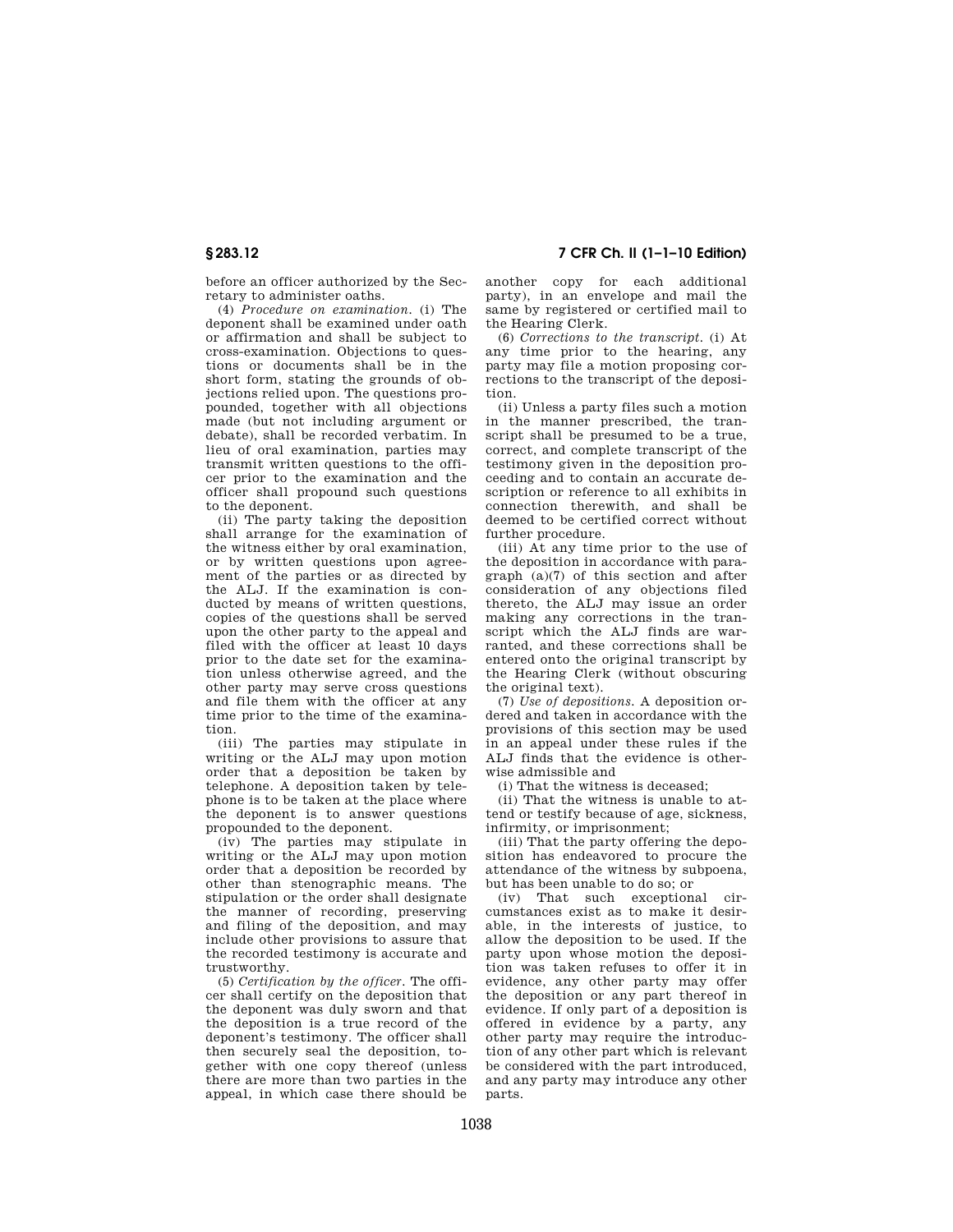# **Food and Nutrition Service, USDA § 283.12**

(b) *Interrogatories, requests for admissions and requests for production of documents*—(1) *Interrogatories.* A party may submit written interrogatories to any other party to an appeal. The time for submitting and responding to written interrogatories shall be set by the ALJ at the pre-hearing conference, but in no event shall the time for response be less than 20 days from the date of service or within such time as determined upon motion to the ALJ. The number of interrogatories submitted by each party shall not exceed twenty-five questions including subparts, unless additional interrogatories are authorized by the ALJ. Each interrogatory should be answered separately and fully in writing, unless it is objected to, in which event the reasons for objection should be stated in lieu of an answer. The answers are to be signed under penalty of perjury by the person making them. Objections shall be signed by the attorney of record in the appeal or by the responding party's authorized representative.

(2) *Request for admissions.* A party may submit a written request for admission of the truth of any matters relevant to the appeal to any other party to the appeal. The time for submitting a written request for admission shall be set by the ALJ at the pre-hearing conference. The number of admissions contained in a request submitted by a party shall not exceed twenty-five unless additional admissions are authorized by the ALJ. The matter is admitted unless, within 20 days after service thereof, or within such time as determined upon motion to the ALJ, the party to whom the request is directed serves upon the party requesting the admission a written answer or objection addressed to the matter signed by the party, counsel or designated representative. If objection is made, the reasons therefor should be stated. The answer should specifically deny the matter or set forth in detail why the answering party cannot truthfully admit or deny the matter. An answering party may not give lack of information or knowledge as a reason for the failure to admit or deny unless it is stated that reasonable inquiry has been made and that the information known or readily obtainable is insufficient to

enable the party to admit or deny. A party who considers that a matter for which an admission has been requested presents a genuine issue for hearing may not, on that ground alone, object to the request; the party may deny the matter or set forth reasons why the matter cannot be admitted or denied.

(3) *Request for production of documents.* (i) Any party may serve upon any other party to the appeal a request for production of documents which are in the possession or control of the party upon whom the request is served. The time for service and response to such a request shall be set by the ALJ at the pre-hearing conference. Upon payment of fees for search and duplication of documents, any party to the appeal may obtain copies of such documents.

(ii) Parties may request production of any documents regarding any matter, not privileged, which is relevant to the subject matter involved in the pending action. Grounds for objection will not exist if the information sought appears reasonably calculated to lead to the discovery of admissible evidence.

(iii) If such documents include privileged information or information the disclosure of which is proscribed by the Food Stamp Act of 1977, as amended, such documents need not be produced.

(c) *Supplementation of response.* A party who knows or later learns that a response is incorrect is under a duty to correct such response as soon as possible. A party who has responded to a request for discovery with a response that was complete when made is under a duty to supplement the response to include information thereafter acquired. A party is under a duty to supplement responses with respect to any question directly addressed to:

(1) The identity and location of persons having knowledge of discoverable matters, and

(2) The identity of each person expected to be called as an expert witness at the hearing, the subject matter on which such expert(s) is expected to testify, and the substance of the testimony.

(d) *Frequency and use of discovery.* The ALJ shall limit, upon motion of a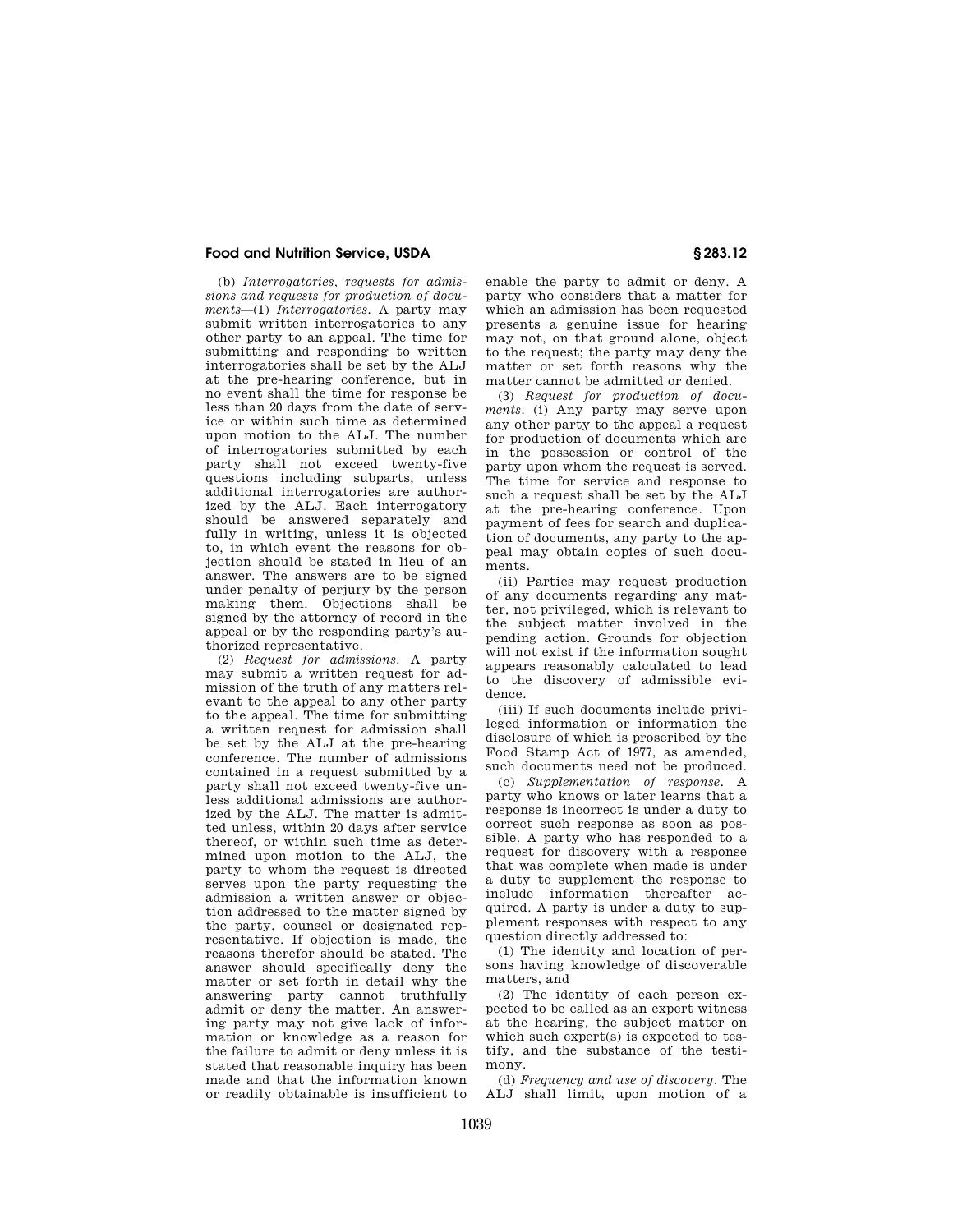party, the frequency or extent of discovery if the ALJ determines that:

(1) The discovery sought is unreasonably cumulative or duplicative, or is obtainable from some other source that is more convenient, less burdensome, or less expensive;

(2) The party seeking discovery has had ample opportunity by discovery in the action to obtain the information sought; or

(3) The discovery is unduly burdensome or expensive, taking into account the needs of the case, the amount in controversy, limitations on the parties' resources, and the importance of the issues at stake in the litigation.

(e) *Protective orders*—(1) *Request for protective order.* A party served with such a request may file a motion for a protective order before the date on which a response to the discovery request is due, stating why discovery should be limited or should not be required.

(2) *Issuance of protective order.* In issuing a protective order, the ALJ may make any order which justice requires to protect a party or person from annoyance, embarrassment, oppression or undue burden or expense, including one or more of the following:

(i) That discovery not be had;

(ii) That the discovery may be had only through a method of discovery other than that requested;

(iii) That certain matters not be inquired into, or that the scope of discovery be limited to certain matters;

(iv) That discovery be conducted with no one present except persons designated by the ALJ; and

(v) That the contents of discovery or evidence be sealed.

(f) *Failure to respond to discovery*—(1) *Motions to compel.* If a deponent fails to respond or gives an evasive or incomplete answer to a question propounded at a deposition pursuant to paragraph (a) of this section or a party fails to respond or gives evasive or incomplete answers to written interrogatories or admissions, or fails to respond, in full or in part, to a request for production of documents served pursuant to paragraph (b) of this section, the party seeking discovery may apply for an order compelling an answer by filing

and serving a motion on all parties and deponents.

(2) *Filing motion to compel.* (i) Such motion must be filed within 20 days following the service of the unresponsive answer upon deposition or within 20 days after expiration of the period allowed for answers to interrogatories or production of documents.

(ii) On matters related to an oral examination, the proponent of the question may complete or adjourn the examination before he applies for an order.

(3) *Responding to motion to compel.* A response to the motion may be filed in accordance with §283.18(d).

(g) *Decision of the ALJ.* (1) The ALJ may grant a motion to compel production or deny a motion for a protective order only if the ALJ finds that the discovery sought is necessary for the expeditious, fair, and reasonable consideration of the issues; it is not unduly costly or burdensome; it will not unduly delay the proceeding; and the information sought is not privileged.

(2) The initial decision of the ALJ regarding the motion to compel the production of privileged documents or the motion for a protective order shall become final and effective 10 days after service unless either party pursues the options as discussed in §§283.17(d) and 283.20.

(h) *Failure to comply with an order.* (1) If a party or other witness refuses to be sworn or refuses to answer any question after being directed to do so by order of the ALJ, such refusal may subject the refusing party to proceedings to compel compliance with the ALJ's order in the appropriate United States district court.

(2) If any party or other person refuses to obey an order made under this section requiring an answer to designated questions or production of documents, the ALJ may order that the matters regarding which questions were asked or the contents of the document or documents or any other designated facts should be taken to be established for the purposes of the proceeding in accordance with the claim of the party obtaining the order.

(i) *Postponements or delays.* No hearing, proceeding or other matter under